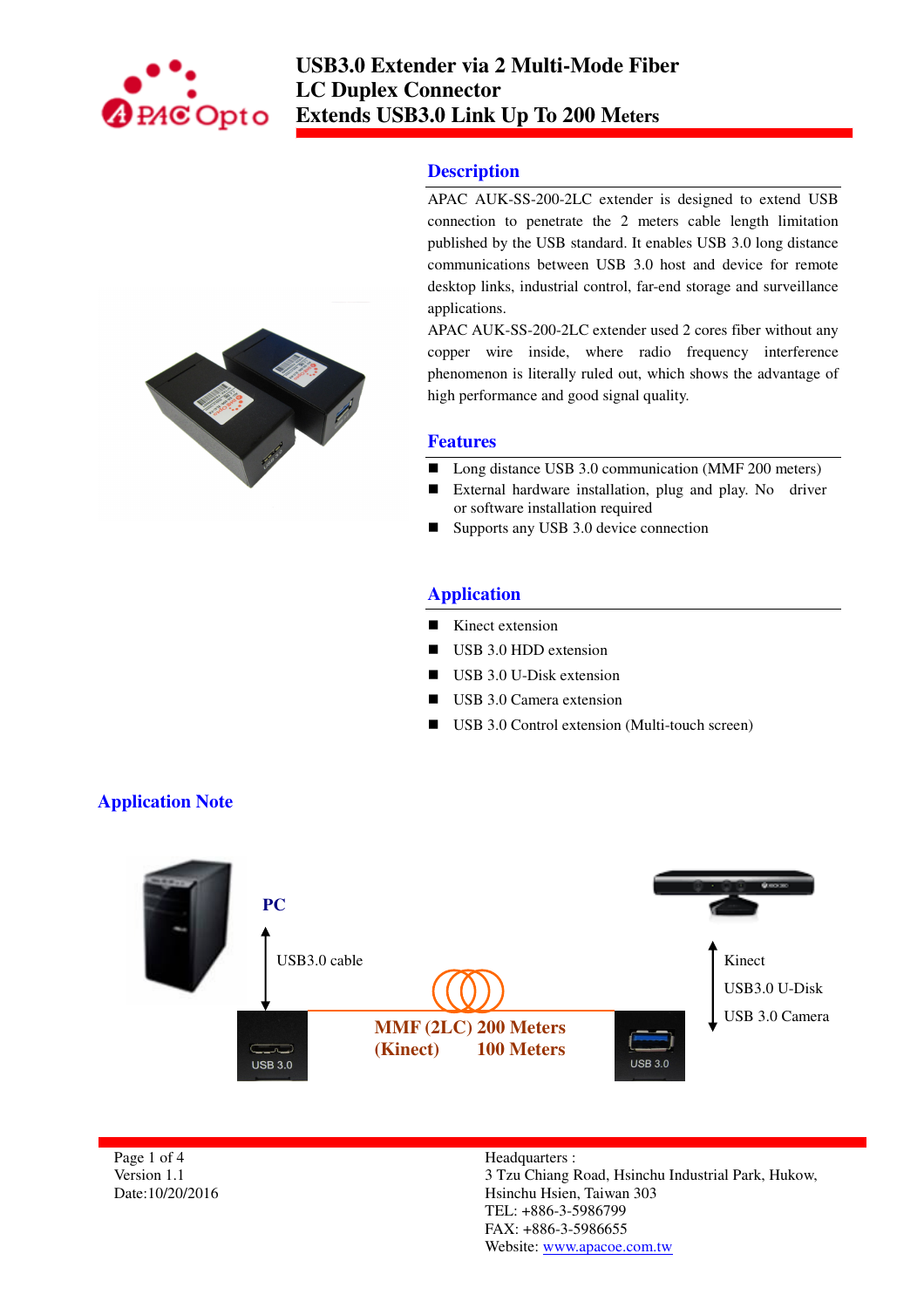

### **Ordering information**

| <b>Part Number</b>                                |
|---------------------------------------------------|
| AUK-SS-200-2LC-XX                                 |
| $\rightarrow$ 00: US Plug for AC adaptor          |
| 01: EU Plug for AC adaptor                        |
| 02: BS Plug for AC adaptor                        |
| 03: AU Plug for AC adaptor                        |
| This product does not include optical fiber cable |

## **Package include**

- $\bullet$  TX box  $\times$  1
- $\bullet$  RX box  $\times$  1
- 5V adaptor  $\times$  1

Optional:EU/BS/AU Plug change kit of 5V adaptor

# **Specification**

| <b>PARAMETER</b>                    | <b>SPECIFICATION</b>                 | <b>NOTE</b>                |
|-------------------------------------|--------------------------------------|----------------------------|
| Max length                          | 200 meters                           | OM2 or OM3 50/125um        |
|                                     | Kinect (100 meters)                  | multi-mode fiber.          |
| Optical connector                   | 2 LC                                 |                            |
| Operating voltage                   | DC <sub>5V</sub>                     |                            |
| <b>Electrical Power consumption</b> | TX: 5V/245mA                         |                            |
|                                     | RX: 5V/245mA                         |                            |
| <b>Operating Temperature</b>        | $0^{\circ}$ C to $70^{\circ}$ C      |                            |
| <b>Storage Temperatute</b>          | $-20^{\circ}$ C to 75 $^{\circ}$ C   |                            |
| Dimension                           | $TX:72.5 \times 32.2 \times 25.4$    | $L \times W \times H$ (mm) |
|                                     | RX :72.5 $\times$ 32.2 $\times$ 25.4 |                            |
| Weight                              | TX: $88 g$ , RX: $90 g$              |                            |

Page 2 of 4 Version 1.1 Date:10/20/2016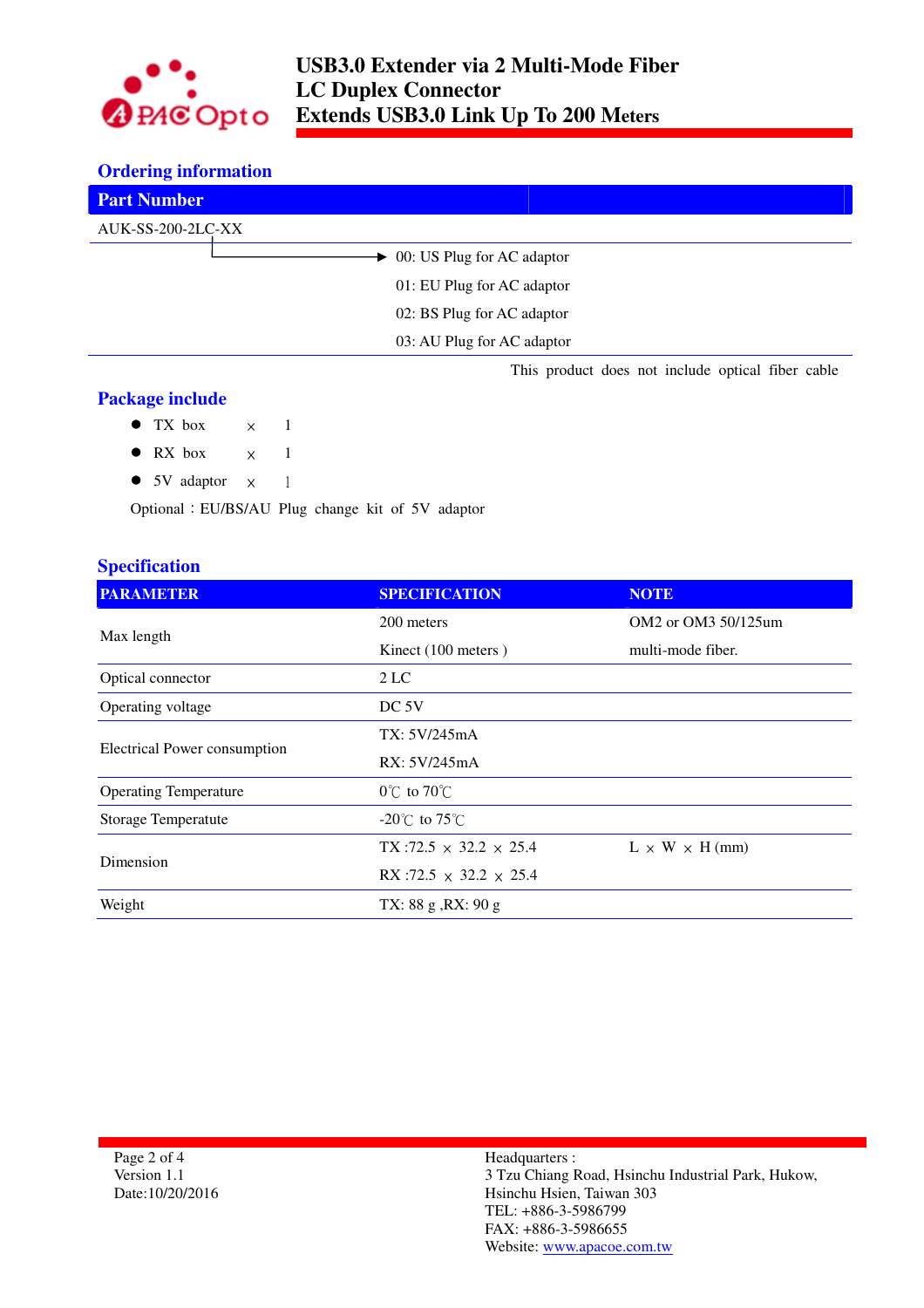

# **Requirements**

- USB3.0 host (PC/NB support USB3.0 interface)
- USB3.0 device (Any USB3.0 device)
- $100~240$ VAC 50~60Hz 0.6A electricity

## **Adaptor Specification**

| <b>PARAMETER</b> | <b>SPECIFICATION</b>       | <b>NOTE</b>      |
|------------------|----------------------------|------------------|
| Input            | $100 - 240$ VAC            | US/EU/BS/AU plug |
| Output           | DC 5V                      | 3.0A             |
| DC Jack          | Inside 5V / Outside ground |                  |

# **Installation**

Step1. Install TX box close to USB3.0 host.

Step2. Install RX box close to USB3.0 device (Kinect, HDD, U-Disk, USB camera…).

Step3. Connect MMF cable from TX to RX.

Step4. Connect RX to USB device.

Step5. Apply 5V adaptor to RX .

Step6. Connect USB3.0 cable from PC to TX .

Note 1: Clean fiber connector before plugging in. The dust will impact fiber communication performance.

Page 3 of 4 Version 1.1 Date:10/20/2016